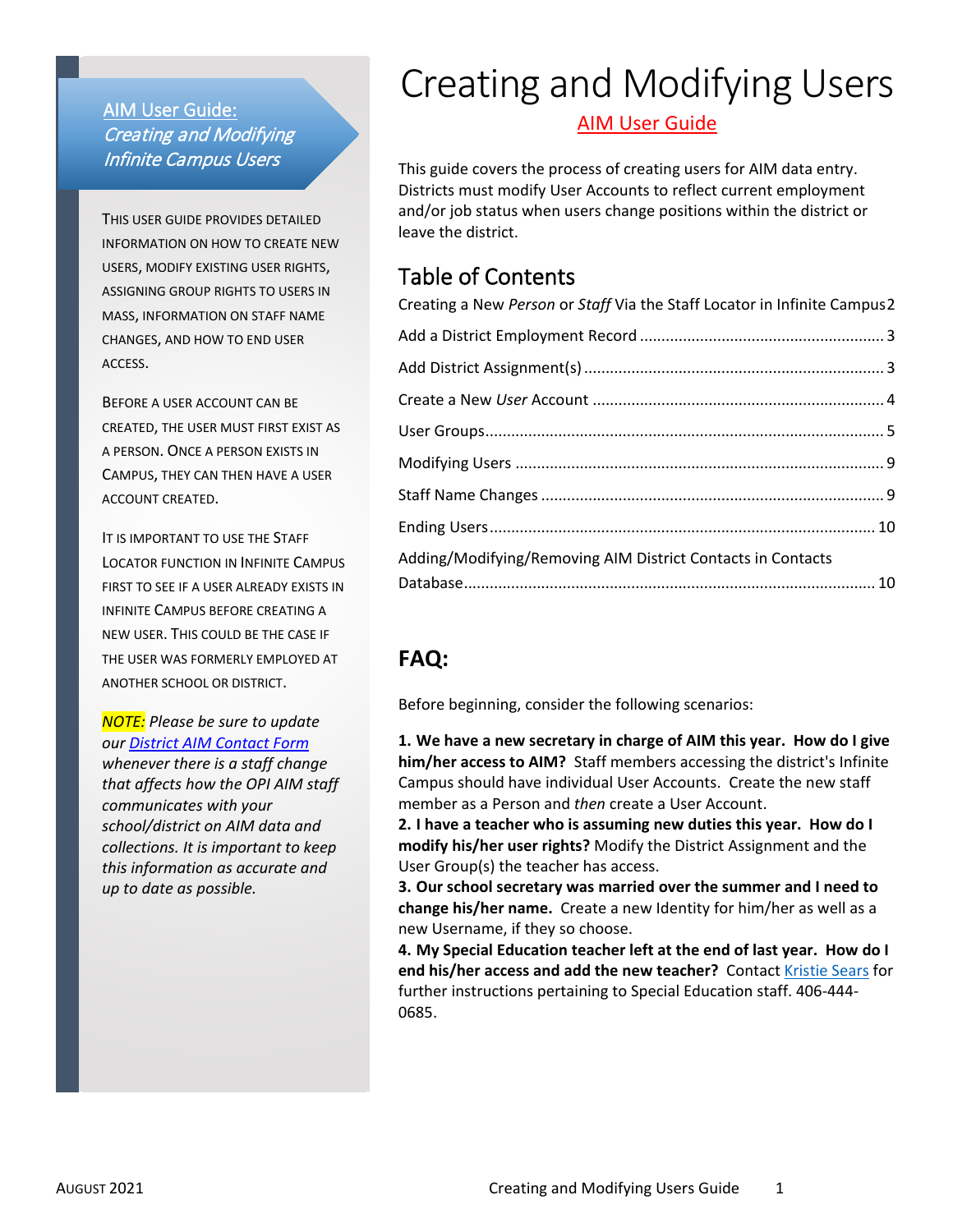

# <span id="page-1-0"></span>Creating a New Person or Staff Via the Staff Locator in Infinite Campus

#### [PATH: Census > Staff Locator](https://content.infinitecampus.com/sis/Campus.1933/documentation/staff-locator/)

**Users** are first created through the **Staff Locator**. *It is not necessary to have a specific School and/or Calendar selected at the top of your Infinite Campus screen.*

- **1.** From the **Index**, expand the **Census** and select **Staff Locator.**
- **2.** The Last Name, First Name and Gender are required fields.
- **3.** Select **Search.**
- A list will appear of potential matches. If no one exists with the last name entered, then the results list will yield "*No Person matches found*". Proceed with the following. If a match was generated skip to the section below: *If Your Search Yields a Person/Match in the System.*
- **4.** If no match is found, then select **Create New District Staff**.

**5.** The '**New Staff'** window will open, and the *First Name, Last Name and Gender* should be entered and they are required.

- **6.** Click *Save*.
- **7.** Proceed to **Adding a District Employment Record** on Page 3.

# If Your Search Yields a Person/Match in the System:

- **1.** Scroll over the name and make sure the match is the same person. A former district name could be tied to the name so it also helps to ask if they are part of another school district, or if they formerly worked there, etc.
- **2.** Select the name you believe is a match. Enter any addition details in the New Staff tool if necessary.
- **3.** Click **Save**.
- **4.** Proceed to **Adding a District Employment Record** on Page 3.

NOTE: Phone number(s) and/or Email can be entered as well when in the New Staff tool*.* This step is **not** required for state reporting but does allow the person's name and phone number to appear on a Records Transfer request or a student's IEP forms.

|                           | <b>New Staff</b>                          |                                                                                                                     |                    |        |
|---------------------------|-------------------------------------------|---------------------------------------------------------------------------------------------------------------------|--------------------|--------|
|                           |                                           | Create a new staff in Miles City Public Schools District<br>Fill out the form and click save to create a new staff. |                    |        |
| <b>Person Information</b> |                                           |                                                                                                                     |                    |        |
| *Last Name<br>smith       |                                           | *First Name<br>iohn                                                                                                 | <b>Middle Name</b> | Suffix |
| *Gender<br>M: Male $\vee$ |                                           | <b>Birth Date</b><br>−∝                                                                                             | Soc Sec Number     |        |
| <b>Race/Ethnicity</b>     |                                           |                                                                                                                     |                    |        |
|                           | Is the individual Hispanic/Latino?        |                                                                                                                     |                    |        |
| $\checkmark$              |                                           |                                                                                                                     |                    |        |
|                           | (check all that apply)                    | Is the individual from one or more of the these races?                                                              |                    |        |
| <b>Asian</b>              | American Indian or Alaska Native          |                                                                                                                     |                    |        |
|                           | <b>Black or African American</b>          |                                                                                                                     |                    |        |
|                           | Native Hawaiian or Other Pacific Islander |                                                                                                                     |                    |        |
| <b>White</b>              |                                           |                                                                                                                     |                    |        |
|                           |                                           |                                                                                                                     |                    |        |
|                           | Race/Ethnicity Determination<br>◡         |                                                                                                                     |                    |        |
|                           |                                           |                                                                                                                     |                    |        |
|                           | <b>Home Primary Language</b>              |                                                                                                                     |                    |        |

Census My Data

> People Households Addresses

**Add Person** Add Household **Add Address** Staff Locator

Staff Request Processor

Portal Request Processor

| <b>Last Name</b>  | smith                | Name                     | Staff State ID                                                          |   | Gender Birth Date | %       |  |
|-------------------|----------------------|--------------------------|-------------------------------------------------------------------------|---|-------------------|---------|--|
| <b>First Name</b> | <b>john</b>          | Smith, John K            |                                                                         | м | 11/22/1988        | $100 -$ |  |
|                   |                      | Smith, John Daniel       |                                                                         | М | 06/15/1989        | 100     |  |
| Gender            | Male<br>$\checkmark$ | SMITH, JOHN              |                                                                         | м | 02/15/1991        | 100     |  |
| <b>Birth Date</b> | ×                    | Smith, John Thomas       |                                                                         | М | 04/12/1996        | 100     |  |
| Middle Name       |                      | Smith, John              | 45400                                                                   | M |                   | 100     |  |
|                   |                      | Smith, John T            |                                                                         | м | 12/12/2010        | 100     |  |
| SSN#              |                      | Smith, Jol               | Staff from district: Molt Elementary, click to add to current district. |   |                   |         |  |
| Staff State ID    |                      | smith, joh               |                                                                         |   |                   |         |  |
|                   |                      | smith, john              |                                                                         | м | 01/17/1999        | 100     |  |
|                   | Search $\rightarrow$ | smith, john              |                                                                         | М |                   | 100     |  |
|                   |                      | smith, john              |                                                                         | М |                   | 100     |  |
|                   |                      | smith, john              |                                                                         | М |                   | 100     |  |
|                   |                      | Smith, James Coby        |                                                                         | м | 10/30/1999        | 67      |  |
|                   |                      | Smith, Jonah Everett     |                                                                         | м | 03/19/1999        | 67      |  |
|                   |                      | Smith, James             |                                                                         | м | 09/05/2002        | 67      |  |
|                   |                      | Smith, James E.          |                                                                         | м | 03/31/1993        | 67      |  |
|                   |                      | Smith, Jim Lee           |                                                                         | м | 08/31/1997        | 67      |  |
|                   |                      | Smith, Jonas Paul Edmond |                                                                         | м | 09/26/2003        | 67      |  |
|                   |                      | Smith, Jaymz W           |                                                                         | м | 12/24/2004        | 67      |  |
|                   |                      | Smith, James             |                                                                         | M | 09/17/2007        | 67      |  |
|                   |                      | Sielinsky, James Lee     |                                                                         | м | 02/07/2007        | 67      |  |
|                   |                      | Contile Incornel Commodi |                                                                         |   | <b>ARIAR MAAR</b> | o z     |  |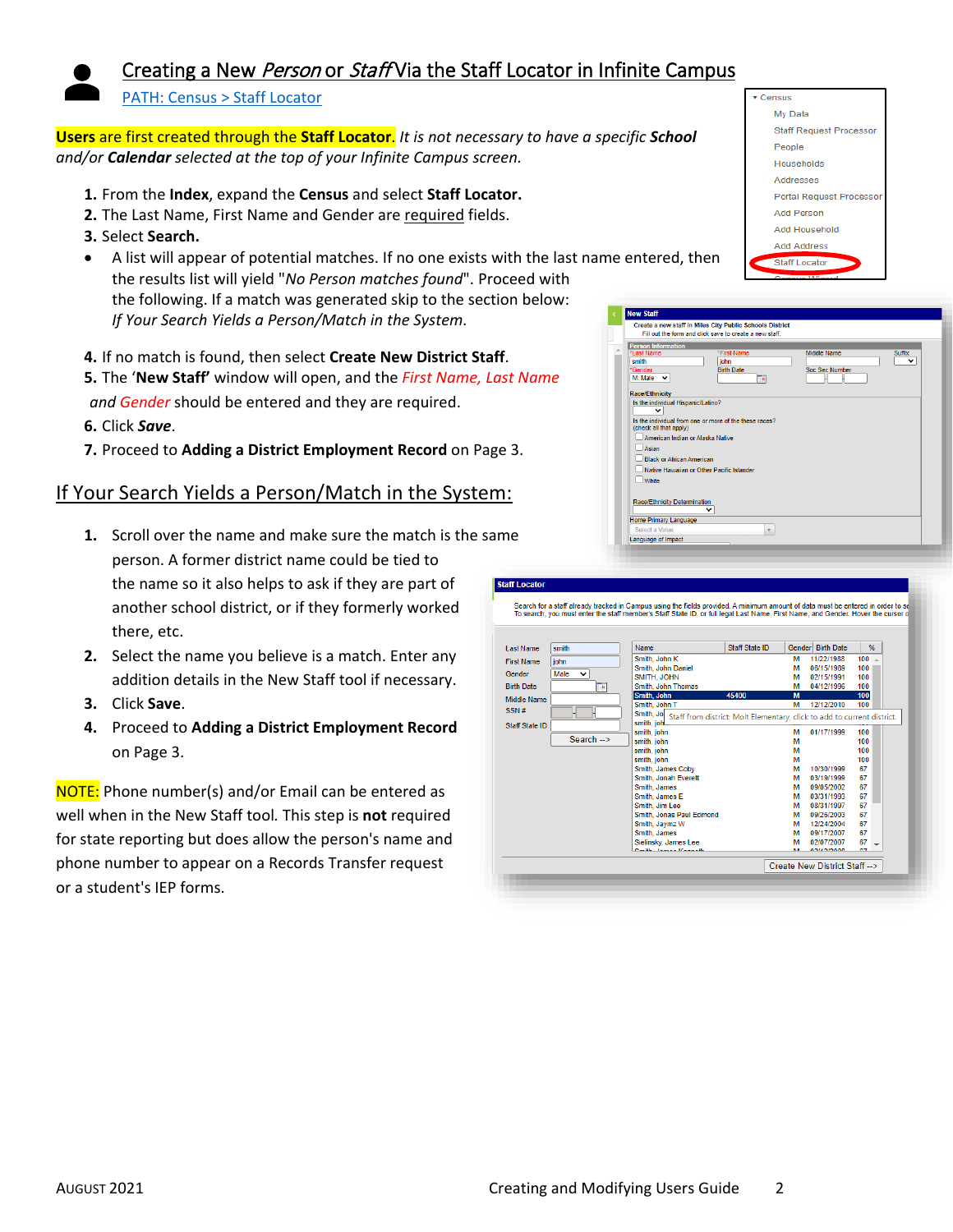# <span id="page-2-0"></span>Add a District Employment Record

- **1.** From the **Search** tab, select **All People**.
- **2.** Enter the new staff members last name, the first name. Click **Go**.
- **3.** Click the **District Employment** tab.
- **4.** Click *New*.
- **5.** Enter *Start Date*. (Other data is optional)
- **6.** Click *Save*. Proceed with **Adding a District Assignment**.

\*The *Start Date* on the **District Employment** tab is basically the users

effective date. Districts are not required to enter a person's historical start date or teaching start date in the school or district.



# <span id="page-2-1"></span>Add District Assignment(s)

*Create a District Assignment for each school in which the staff member has assignments or responsibilities. Each District Assignment and the information marked determines if a staff member appears as an item for selection in reports, wizards, and other editors (i.e., IEP team member at the assigned school). This process does not*

*assign user rights.*

- **1.** Navigate to the **District Assignments** tab. This can be done by
- **2.** Click *New*.
- **3.** Select a *School* and *Start Date***.**
- **4.** Check the box next to the most appropriate position(s) for this staff. I.e., For Teachers, check the box next to Teachers. For Advisors, check the box next to Advisor, etc. Contact [Kristie Sears](mailto:kristie.sears@mt.gov) for further instructions pertaining to Special Education staff. 406-444-0685.
- **5.** The **State Assignment Code** is also recommended to help with TEAMS data entry.
- **6.** Click *Save*.
- **7.** Repeat for *each school* the staff member has an assignment in.

#### NOTE: You may wish to add additional *Personal Identifiers*

*and Personal Contact Information* for staff members. Districts may also choose to enter a **Local Staff Number** and a **Teacher's Staff State ID**, aka **SEID** or **License number**. This can be done under the Demographics Tab under the Person Identifiers and Personal Contact Information sections. This may be especially helpful if you intend to use the value-added components of AIM for scheduling teachers and students and extracting staff assignment information to upload into the OPI TEAMS system, please see the reference guide titled, "**[TEAMS in the MT](https://opi.mt.gov/Portals/182/Page%20Files/AIM/2%20AIM%20USER%20GUIDES/User%20Guides%20by%20Topic/Montana%20Edition%20Value%20Added/TEAMS%20in%20the%20MT%20Edition.pdf)  [Edition](https://opi.mt.gov/Portals/182/Page%20Files/AIM/2%20AIM%20USER%20GUIDES/User%20Guides%20by%20Topic/Montana%20Edition%20Value%20Added/TEAMS%20in%20the%20MT%20Edition.pdf)**." The TEAMS reference guide outlines additional staffing information you will want to enter in AIM to successfully export the data for TEAMS.

| <b>Teaching Start Year</b><br><b>Teaching Years Modifier</b><br><b>License Number</b><br><b>FTE Percent</b> |  |
|-------------------------------------------------------------------------------------------------------------|--|
|                                                                                                             |  |
|                                                                                                             |  |
| <b>Education</b><br><b>Seniority</b>                                                                        |  |

| Demographics                             |                           | roemuues        | <b>HOUSEHOIUS</b>                | renationships                       | <b>Emoliments</b>                    | District Employment                | <b>DIStrict Assignments</b> |
|------------------------------------------|---------------------------|-----------------|----------------------------------|-------------------------------------|--------------------------------------|------------------------------------|-----------------------------|
| <b>Delete</b><br>Save                    |                           | <b>New</b>      |                                  |                                     |                                      |                                    |                             |
|                                          |                           |                 |                                  |                                     |                                      |                                    |                             |
| <b>Assignments</b>                       |                           |                 |                                  |                                     |                                      |                                    |                             |
| <b>A</b> Garfield School                 |                           |                 |                                  |                                     |                                      |                                    |                             |
| $-\frac{6}{1}$ - (07/01/2019-06/30/2020) |                           |                 |                                  |                                     |                                      |                                    |                             |
|                                          |                           |                 |                                  |                                     |                                      |                                    |                             |
|                                          |                           |                 |                                  |                                     |                                      |                                    |                             |
|                                          |                           |                 |                                  |                                     |                                      |                                    |                             |
|                                          |                           |                 |                                  |                                     |                                      |                                    |                             |
|                                          |                           |                 |                                  |                                     |                                      |                                    |                             |
|                                          |                           |                 |                                  |                                     |                                      |                                    |                             |
|                                          |                           |                 |                                  |                                     |                                      |                                    |                             |
| <b>Employment Assignment Information</b> |                           |                 |                                  |                                     |                                      |                                    |                             |
| *School                                  |                           |                 |                                  | Department                          |                                      |                                    |                             |
| Custer Co District High v                |                           |                 |                                  | $\mathbf{v}$                        |                                      |                                    |                             |
| *Start Date<br>ä                         |                           | <b>End Date</b> | ä                                | Title<br>۰                          |                                      |                                    |                             |
|                                          |                           |                 |                                  |                                     |                                      |                                    |                             |
| Type                                     | $\boldsymbol{\mathrm{v}}$ |                 | <b>FTE of Assignment</b>         | <b>State Assignment Code</b>        |                                      | $\boldsymbol{\mathrm{v}}$          |                             |
|                                          |                           |                 |                                  |                                     |                                      |                                    |                             |
| <b>Teacher</b><br>び<br>n                 | Special Ed Program        |                 | Behavior<br>Admin                | Health<br>п                         | <b>Behavior Response</b><br>Approver | <b>Response to</b><br>Intervention |                             |
|                                          |                           |                 |                                  |                                     |                                      | п                                  |                             |
| <b>Advisor</b><br>n<br>г.                |                           |                 | Supervisor Counselor Foodservice | <b>Exclude Behavior</b><br>Referral | <b>Self Service Approver</b>         | <b>FRAM Processor</b>              |                             |
|                                          |                           |                 |                                  |                                     |                                      |                                    |                             |
| <b>Activity</b><br><b>Staff</b>          |                           |                 |                                  |                                     |                                      |                                    |                             |
|                                          |                           |                 |                                  |                                     |                                      |                                    |                             |
| <b>External LMS Exclude</b>              |                           |                 |                                  |                                     |                                      |                                    |                             |
| Ω                                        |                           |                 |                                  |                                     |                                      |                                    |                             |
| <b>Exclude</b>                           |                           |                 |                                  |                                     |                                      |                                    |                             |
|                                          |                           |                 |                                  |                                     |                                      |                                    |                             |
|                                          |                           |                 |                                  |                                     |                                      |                                    |                             |
|                                          |                           |                 |                                  |                                     |                                      |                                    |                             |

| <b>Local Student Number</b>                                      |   |                                   |                                                         |                                              | Generate Number<br>自 |   |   |        |
|------------------------------------------------------------------|---|-----------------------------------|---------------------------------------------------------|----------------------------------------------|----------------------|---|---|--------|
| Shadent State ID                                                 |   |                                   |                                                         |                                              |                      |   |   |        |
| <b>Local Staff Number</b>                                        |   |                                   |                                                         |                                              |                      |   |   |        |
| Staff State ID                                                   |   |                                   |                                                         |                                              |                      |   |   |        |
|                                                                  |   |                                   |                                                         |                                              |                      |   |   |        |
| Person GUID<br>Personal Contact Information                      |   |                                   | ADJCMAT ES3D 4903 A102 12EEE32EE11C                     | <b>Measurger Preferences Contact Reasons</b> |                      |   |   |        |
|                                                                  |   | Delivery<br><b>Private Device</b> | Emergency Attendance Messenger General Priority Teacher |                                              | Behavior             |   |   |        |
|                                                                  | m | Erral                             | π                                                       | m                                            | n                    | A | m | ≘      |
| Contact Information<br><b>Erss E</b><br>Secondary<br><b>DOM:</b> | m | Ferall                            | п                                                       | m                                            | n                    |   | m |        |
|                                                                  |   | Value                             | $\Box$                                                  | m                                            | ⋒                    | m | m | Ξ<br>₿ |
| Cell Phone:<br>405                                               |   | ъđ                                | π                                                       | A                                            | n                    |   | m | Θ      |
| Other Phone:                                                     |   | Value                             | 日                                                       | 自                                            | 6                    | m | m | ₿      |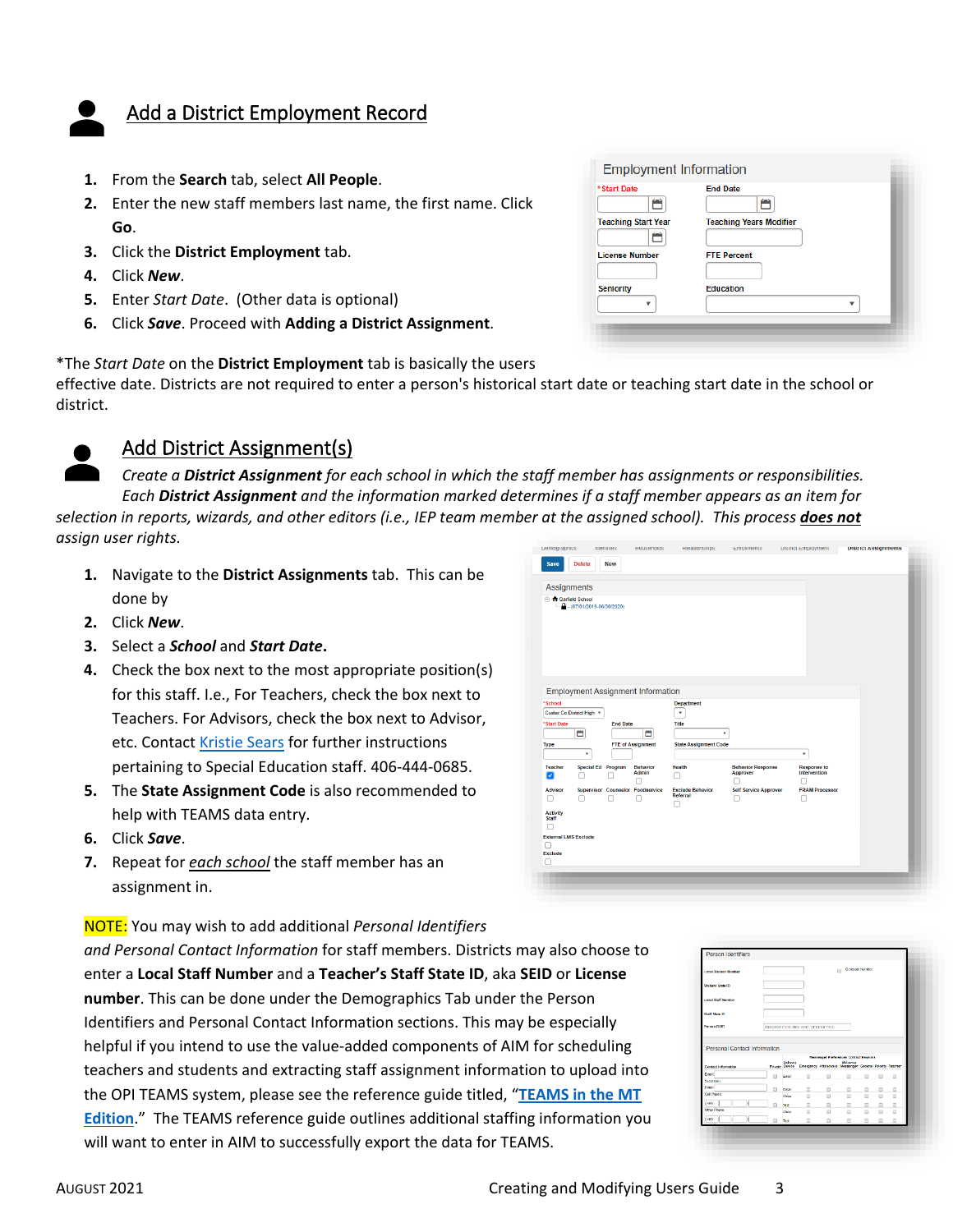

### <span id="page-3-0"></span>Create a New User Account

*Any Person who needs access to the Infinite Campus system for data entry can be assigned a User Account and User Group Rights.* 

To create a **User Account** which is done *AFTER* a Person/Staff has been created:

- **1.** Click on the **Search** tab. In the *Search criteria* box, select **User**.
- **2.** Type the *Last Name, First Name* of the person you created and click **Go**.
- **3.** Click the name under **Search Results**.
- *4.* Enter a *Username* and *Password*. **Usernames** must have 6 or more characters and are not case sensitive. **Passwords** are case sensitive. The box to the right of the **Generate Password** box indicates

| Username <sup>*</sup>                                 | Home Page *<br>Campus Application<br>۰. |                          |  |
|-------------------------------------------------------|-----------------------------------------|--------------------------|--|
| Choose or generate password:<br>Password <sup>*</sup> | Verify Password *                       | <b>Password Strength</b> |  |
| Generate Password<br><b>C Show Password</b>           |                                         |                          |  |
| User Group Membership<br>Search and Add User Groups 1 | Current Group Membership 1              |                          |  |
| $\overline{\mathbf{r}}$                               |                                         | $\mathbf{r}$             |  |
| Ad-Hoc-Share                                          | No records available.                   |                          |  |
| Cal All Schools Current Year                          |                                         |                          |  |
| Cal FH Current Year                                   |                                         |                          |  |
| Cal FH Next Year                                      |                                         |                          |  |
| Cal FH Prior Year<br>Cal FH Summer                    |                                         |                          |  |
| Cal GF Current Year                                   |                                         |                          |  |
| Cal GF Summer                                         |                                         |                          |  |
| Cal HP Current Year                                   |                                         |                          |  |
| Cal HP Summer                                         |                                         |                          |  |
| Cal JH Current Year                                   |                                         |                          |  |
|                                                       |                                         |                          |  |

the strength of the new password. Red means weak, yellow means medium and green means strong. *Users*  will not be allowed to save a red or yellow (less than strong) password.

**5. User Groups** can now be added to the user by here or under the **User Groups** tab on the next screen after you click **Save. User Groups** can be designed to reflect the job duties of the **User** to assign them rights. (See pages 5/6.)

### Once the New User Account is Created:

In addition to changing the *Username* and *Password*, a **System Administrator** can use the following tools which will appear under the users **User Account Tab***:*

- **EXPIRES DATE** the User Account will expire at midnight on the date entered this box. This tool is good for setting access to a limited period and for tracking when an account was disabled.
- **FORCE PASSWORD CHANGE** allows the System Administrator to force users to select their own passwords upon their first log-in.
- **DISABLED** Immediately disables the user account. Also, an account is automatically disabled with 5 or more consecutive incorrect logins.
- **HOMEPAGE** gives the user rights to either the Campus Application or the Parent Portal or Campus Instruction.
- **PRODUCT SECURITY ROLE ASSIGNMENTS** System Administrator (This is a 'Super User' with additional privilege levels) It is advised that these boxes not be checked unless advised to do so by the OPI staff.

| <b>User Account</b>                      |                    |                                         |                            |
|------------------------------------------|--------------------|-----------------------------------------|----------------------------|
|                                          | <b>User Groups</b> | <b>Tool Rights</b>                      | <b>Calendar Rights</b>     |
| P<br>Save                                | <b>Delete</b>      | Login As User                           | <b>User Rights Summary</b> |
| <b>User Account Editor</b>               |                    |                                         |                            |
| *Username                                |                    | Password<br><b>Reset Password</b>       |                            |
| <b>Expires Date</b>                      |                    | Homepage                                |                            |
|                                          |                    | <b>Campus Application</b>               | ▼                          |
| <b>Force Password Change</b>             |                    |                                         |                            |
| <b>Disabled</b>                          |                    |                                         |                            |
|                                          |                    | - Modified by: Unknown 08/25/2016 01:46 |                            |
|                                          |                    | - Created Date: Unknown                 |                            |
|                                          |                    |                                         |                            |
| <b>Product Security Role Assignments</b> |                    |                                         |                            |
| <b>Montana Edition</b>                   |                    |                                         |                            |
|                                          |                    |                                         |                            |
|                                          |                    |                                         |                            |
|                                          |                    |                                         |                            |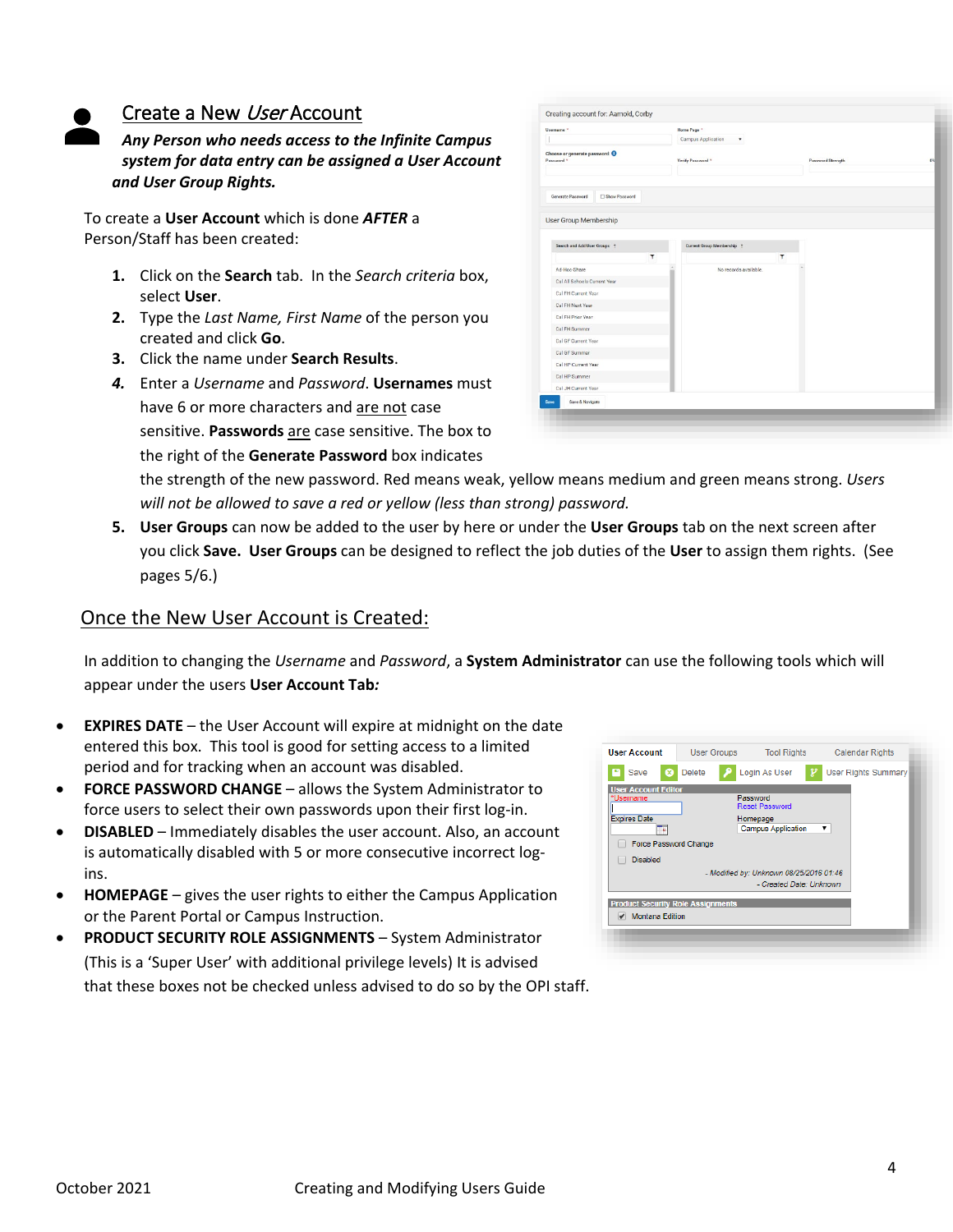The other tabs (**User Groups, Tool Rights, Calendar Rights, and Access Log)** allow the System Administrator to modify/view information about the User's **Calendar** and/or **Tool Rights**. The **Access Log** is a historical record of log-ins (either successful or unsuccessful) for the specified **User**.

| User: inewton<br>Person: Newton, Isaac |                    |                                   |                 |            |
|----------------------------------------|--------------------|-----------------------------------|-----------------|------------|
| <b>User Account</b>                    | <b>User Groups</b> | <b>Tool Rights</b>                | Calendar Rights | Access Log |
| Save<br>o<br>œ                         | <b>Delete</b>      | Login As User                     |                 |            |
| <b>User Account Editor</b>             |                    |                                   |                 |            |
| *Username                              |                    | Password<br><b>Reset Password</b> |                 |            |
| inewton                                |                    |                                   |                 |            |
| <b>Expires Date</b>                    |                    | Homepage                          |                 |            |
| P                                      |                    | Campus Application ▼              |                 |            |

#### *It is recommended that individual Tool or*

*Calendar rights NOT be added to any User Account, instead, use User Groups to assign rights (see below) .*



# <span id="page-4-0"></span>User Groups

*Some User Groups have been created in conjunction with Infinite Campus, to set up core memberships for District Users. Districts may also create their own User Groups and assign those groups rights as they determine necessary.*

- **Calendar Groups** allow a User access to a specific school in a specific year. The minus (-) symbol is last year's calendar, the plus (+) symbol is next year's calendar, and the numeral zero (0), is the current year's calendar.
- **Tool Rights** give access to tools that help a User accomplish the specified task (e.g., Special Education Staff have tool rights that allow them to modify IEP's, but not tool rights that allow them to take attendance or modify User Accounts).

**NOTE: The OPI recommends that districts create and modify groups, instead of assigning tool rights to individual users. Modifying groups gives all Users with access to that group the same rights and allows for easy control over rights users have.**

|      | Search and Add User Groups 1 |                    | Current Group Membership 1               |                  |
|------|------------------------------|--------------------|------------------------------------------|------------------|
|      |                              | ۳                  |                                          | ۳                |
|      | репатил напазурси            |                    | Ad Hoc                                   |                  |
|      | Counselor                    |                    | All Calendars HS                         |                  |
|      | Current All Schools          |                    | All Calendars.JH                         |                  |
|      | Current Year JHS             |                    | All Calendars.LM                         |                  |
|      | Current Year LDES            |                    | CampusAllCalsModifyRights                |                  |
|      | Current Year LDHS            |                    | Data Certification                       |                  |
|      | Data Miners                  |                    |                                          |                  |
|      | <b>District Clerk</b>        |                    | Data Validation                          |                  |
|      | <b>District NOtice</b>       |                    |                                          |                  |
|      | Enrollment Clerk - Backup    |                    |                                          |                  |
|      | <b>Enrollment Status</b>     |                    |                                          |                  |
|      | Fees                         |                    |                                          |                  |
|      | Health                       |                    |                                          |                  |
|      | Last Year LDHS_Modify        |                    |                                          |                  |
|      | Last Year LDHS_ROM           |                    |                                          |                  |
|      | Last Year, JHS Modify        |                    |                                          |                  |
|      | Last Year_JHS_ROM            |                    |                                          |                  |
|      | $H = 12 + H$                 | 1 - 25 of 49 items | $H = 4$ $\overline{1}$ $\rightarrow$ $H$ | 1 - 7 of 7 items |
|      |                              |                    |                                          |                  |
| Save | <b>User Rights Summary</b>   |                    |                                          |                  |

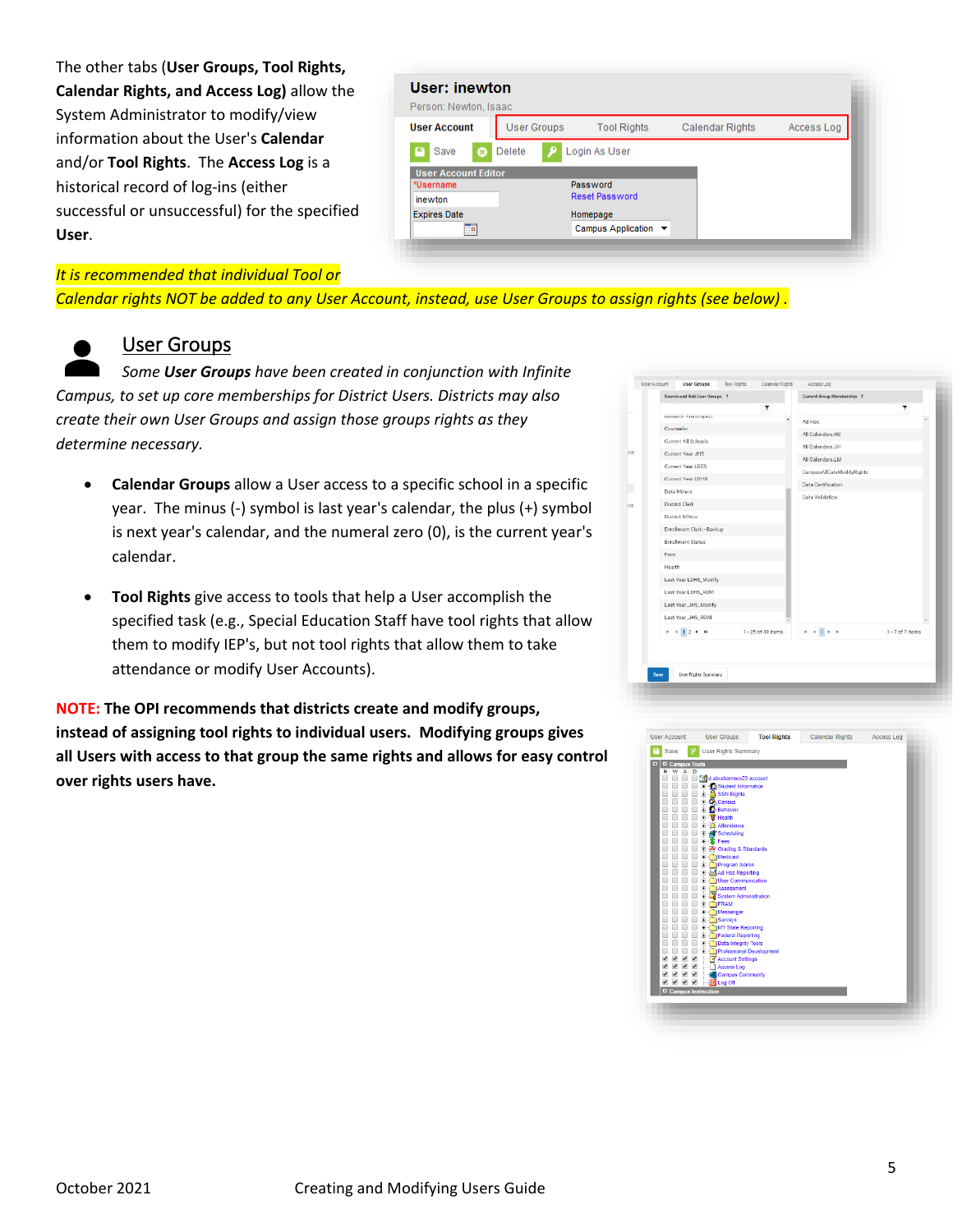#### • **To modify an existing User Group:**

**1.** Click on the **Search** tab, select **Group** from the *search criteria box*.

**2.** Click **Go**. Click on the group name. To modify tool rights of the group, click on the **Tool Rights** tab.

**3.** Click the boxes to add or remove rights in the group selected. The fields are as follows:

**R=Read W=Write A=Add D=Delete**

**4.** Click *Save*.

NOTE: Adding rights to a user group adds rights to all subgroups below. Expand tool groups to view all rights. Changing or adding rights to a Group, changes the rights to all Users assigned to that Group. To view all the Users assigned to a Group, click on the *Membership Summary* **tab.** \***Changing SPED Staff and/or SPED Admin is not recommended.**

| <b>User Group</b><br><b>Calendar Rights</b><br><b>Tool Rights</b> | <b>Membership Summary</b> |
|-------------------------------------------------------------------|---------------------------|
|                                                                   |                           |

| <b>User Group</b>                  | <b>Tool Rights</b>                                          | <b>Calendar Rights</b>          | Membership Sum |
|------------------------------------|-------------------------------------------------------------|---------------------------------|----------------|
| Save                               |                                                             |                                 |                |
| ÷<br>□ Campus Tools<br>R<br>w<br>А | D                                                           |                                 |                |
|                                    | d <sup>a</sup> account                                      |                                 |                |
|                                    | 白 Student Information                                       |                                 |                |
|                                    | <b>E Ceneral</b>                                            | Allow unfiltered search         |                |
|                                    | <b>E</b> Summary                                            |                                 |                |
|                                    | <b>Fi</b> <sup></sup> □ Enrollments                         |                                 |                |
|                                    | <b>E</b> all Schedule                                       |                                 |                |
|                                    | 日 21 Attendance<br><b>+ □ Flags</b>                         |                                 |                |
|                                    | <b>E</b> -A+ Grades                                         |                                 |                |
|                                    | $\Box$ Transcript                                           |                                 |                |
|                                    |                                                             | - Credit Summary                |                |
|                                    | El 2 Behavior                                               | Assessment                      |                |
|                                    | <b>E</b> Graduation                                         |                                 |                |
|                                    |                                                             | Ad Hoc Letters                  |                |
|                                    |                                                             | User Group Reports              |                |
|                                    | E <b>Fi</b> Forms                                           | Records Transfer                |                |
|                                    |                                                             | <b>E</b> -Program Participation |                |
|                                    | E 8 Health                                                  |                                 |                |
|                                    | E 8 Medicaid                                                |                                 |                |
|                                    | <b>E</b> Special Ed<br><b>TH</b> Student Locator            |                                 |                |
|                                    | <b>E</b> Reports                                            |                                 |                |
|                                    | ⊡ SSN Rights                                                |                                 |                |
|                                    | <b>⊟</b> © Census                                           |                                 |                |
|                                    | <b>El-Ax Behavior</b>                                       |                                 |                |
|                                    | <b>E</b> 8 Health<br>日 4 Attendance                         |                                 |                |
|                                    | <b>Ein All</b> Scheduling                                   |                                 |                |
|                                    | 日 A+ Grading & Standards                                    |                                 |                |
|                                    | <b>E</b> Program Admin                                      |                                 |                |
|                                    | <b>E</b> M Ad Hoc Reporting<br><b>El</b> User Communication |                                 |                |

- **To modify calendar rights**:
	- **1.** click on the **Calendar Rights** tab.
	- **2.** Click **New** to add a calendar to the group's rights. This is usually done by each school name allowing the user to have access to that particular school, omitting those schools they do not require access to.
	- **3.** Click **Save.**

**User Group: Attendance Clerks** User Group **Tool Rights Calendar Rights** Membership Summary  $\bigoplus$  New **Rights Editor** 14-15 All Schools (All Calendars)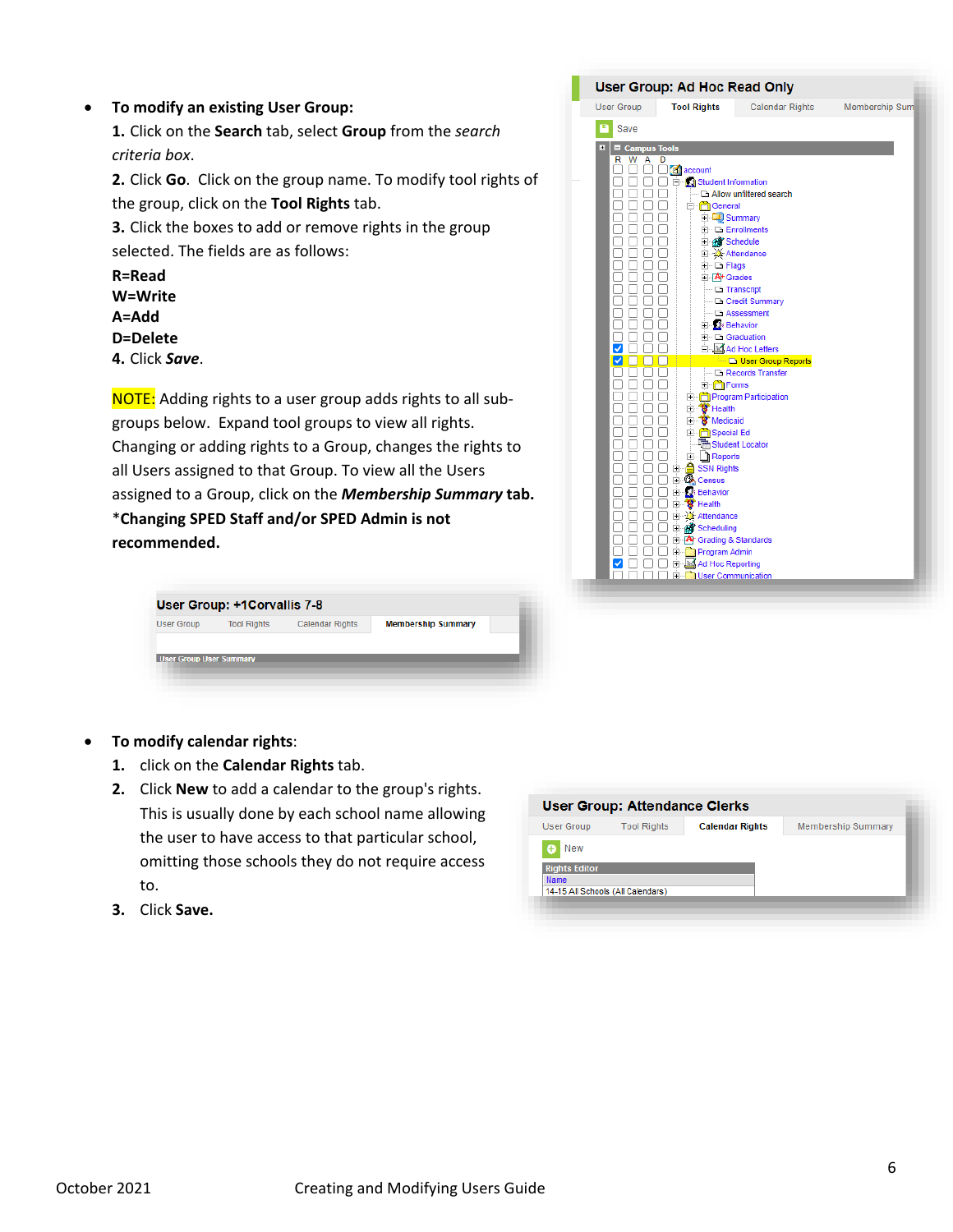#### • **To add User Group rights to staff members** *in mass***:**

*If you create a new Group, you may wish to add the Group to certain staff or schools in mass, instead of adding the Group to each User one by one. Warning: This cannot be undone. Proceed with caution.*

- **1.** Select the **Index** tab.
- **2.** Select **System Administration**.
- **3.** Select **User Security**.
- **4.** Select **User Preference Management.**
- **5.** Select **User Account Batch Wizard.**
- **6.** Select *Staff* from the **Account Type** box.
- **7.** Select *Add User Groups* from the **Change Type** box.
- **8.** Select the *Group Type* depending on what type of Group (Calendar Right Group, Tool Right Group, Mixed).
- **9.** Enter the name of the Group in the **Group Name** box.
- **10.** From the list of Groups generated, click on the Group you wish to add to the Users. They will appear in the box to the right.

| Click on a group to add to the list<br>+1 Calendar - Fillmore MS                                                                                                                                                                                                                                                        | Click on a group to remove from list |  |
|-------------------------------------------------------------------------------------------------------------------------------------------------------------------------------------------------------------------------------------------------------------------------------------------------------------------------|--------------------------------------|--|
|                                                                                                                                                                                                                                                                                                                         |                                      |  |
| +1 Calendar - Harrison HS<br>+1 Future Calendar - Arthur Elem<br>-1 Calendar - Arthur Elem<br>-1 Calendar - Fillmore MS<br>-1 Calendar - Harrison HS<br><b>Q Current Calendar - Arthur Elem</b><br><b>O Current Calendar - Fillmore MS</b><br><b>O Current Calendar - Harrison HS</b><br>0 Current Calendar - Van Buren |                                      |  |
|                                                                                                                                                                                                                                                                                                                         |                                      |  |
| Select All                                                                                                                                                                                                                                                                                                              | Remove All                           |  |
| Add User Groups to all staff in the selected school(s)                                                                                                                                                                                                                                                                  |                                      |  |
|                                                                                                                                                                                                                                                                                                                         |                                      |  |
|                                                                                                                                                                                                                                                                                                                         |                                      |  |

|                                                        | Select All | Remove All |  |
|--------------------------------------------------------|------------|------------|--|
| Add User Groups to all staff in the selected school(s) |            |            |  |
| Arthur Elementary<br>Carter Middle                     |            |            |  |
| Cleveland Elementary<br>Clinton Secondary              |            |            |  |
| Fillmore Middle School                                 |            |            |  |
| Harrison High<br>Jackson High School                   |            |            |  |
| Jefferson Middle<br>Lincoln Elementary                 |            |            |  |
| McKinley Elementary School<br>Monroe High              |            |            |  |
| Pierce Junior High                                     |            |            |  |
| Polk Middle School<br>Taylor K-B<br>к                  |            |            |  |
| Van Buren High School                                  |            |            |  |
| *Ctrl-click or Shift-click to select multiple          |            |            |  |
| O Add User Groups for selected staff                   |            |            |  |
|                                                        |            |            |  |
| Save Changes<br>Preview Changes                        |            |            |  |
|                                                        |            |            |  |

**11.** Next, you can choose to either: *Add User Groups to all staff in the selected school(s)* by selecting

that option and then selecting the school from the list. Or you can choose to *Add User Groups for selected staff* by selecting that option, and then searching for the staff members by name, role, title, etc. and adding their names to the list of persons receiving the Group rights.

**12.** Click **Save Changes.**

#### • **To search what Users are assigned to specific Groups, or to see the rights a User has assigned to them:**

- **1.** Select the *Search* tab and select **Group** under the *search criteria box*.
- **2.** Select a **Group** from the list generated to the left.
- *3.* Navigate to the **Membership Summary Tab**. This give you a list of all the **Users** assigned to this particular Group. *This feature is helpful when you may know the User Group and the rights associated with it and want to see if a user has access to those rights.*
- **4.** Select the name from the **User Group User Summary** to open their **User Account** details.
- **5.** From the top tabs, select **User Groups**. This will show you what current Groups the User is assigned to. You can add or remove groups here as well, click **Save** after changes are made. You can also view *Tool Rights* and *Calendar Rights* from this window.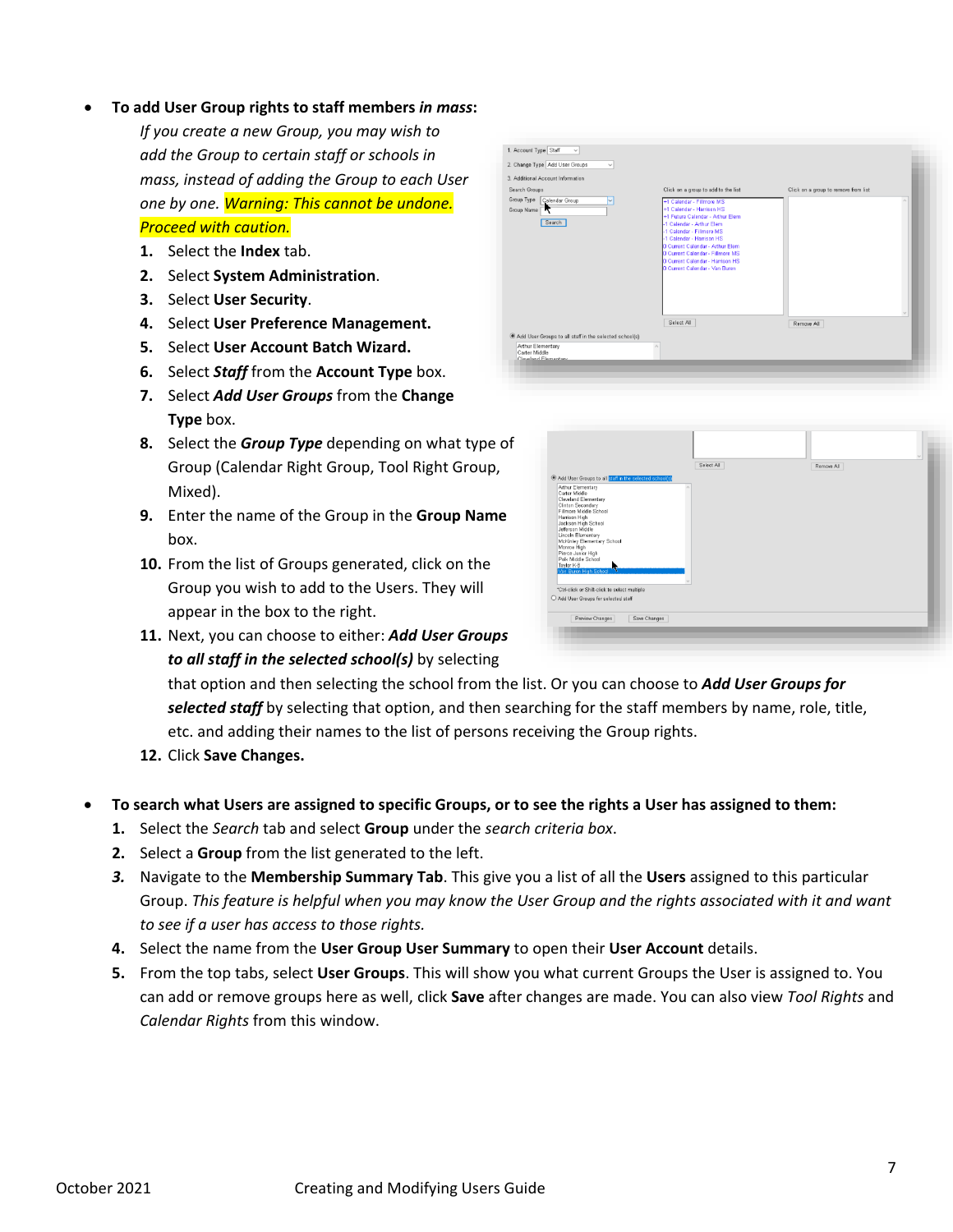- **To search what Group assigns a certain tool right:**
	- **1.** Select the **Index** tab.
	- **2.** Select **System Administration**.
	- **3.** Select **User Security**.
	- **4.** Select **Reports**.
	- **5.** Select **User Group Report**.
	- **6.** Select **User Group Details Report** from the *Report Type* box.
	- **7.** Select the **User Groups** from the list that appears, of which you wish to view the rights.
	- **8.** Click **Generate Report**. A report will appear as pictured to the right, listing every right associated with the Groups you selected.

arch (

- **To search how a User was granted certain rights if the User Group is unknown:**
	- **1.** Select **Search** tab.
	- **2.** Select **User** from the search criteria box.
	- **3.** Search for the User by *last name, then first*.
	- **4.** Click **Go**.
	- **5.** Select the User from the list by their *user ID* which should appear under their name.
	- **6.** Select **Tool Rights** from the top bar.
	- **7.** Select **User Rights Summary.**
	- **8.** A **User Rights Summary** reports window will open. Hovering your cursor over a tool will indicate how that user obtained that right. By listing the origin of that right, you can know for sure which rights to assign someone else if you are unsure of which groups assign which rights.

| ch Campus Tools<br>$\triangleright$ PLP<br>$\triangleright$ Portal<br><b>&gt; Preferences</b><br><b>ERASOUTCAS</b><br>▶ Response to Intervention<br>$\triangleright$ Roster<br>▶ School Choice<br>▶ Special Ed<br>$\triangleright$ Student<br>he- | <b>Group Name: DOSuperintendent</b><br><b>Tool Rights</b>              | The following options are available for this report:<br>- User Groups Summary: Provides a list of all existing user groups<br><b>Report Selection</b><br>Report Type:<br>Format:<br>*For best results, ensure that your printer is set to print in 'landscape' mode.<br><b>Generate Report</b><br>0822 Corvallis K-12 Schools District<br>PO Box 700, Corvalis, MT 59828<br>Generated on 03/02/2020 11:17:44 AM Page 1 | <b>User Groups Summary</b><br><b>User Groups Summary</b><br><b>User Group Details Report</b><br><b>Staff Automation Rule Details Report</b><br>PDF v |                                                    |                                                    |                              | This report provides both a high level overview and detailed information about user groups.<br>- User Group Details Report: Provides a list of all tool and calendar rights associated with select<br>- Staff Automation Rule Details Report: Provides a list of all user groups associated with select<br>▼<br><b>User Group Details</b><br>Report generated for Administrator, System |  |
|---------------------------------------------------------------------------------------------------------------------------------------------------------------------------------------------------------------------------------------------------|------------------------------------------------------------------------|------------------------------------------------------------------------------------------------------------------------------------------------------------------------------------------------------------------------------------------------------------------------------------------------------------------------------------------------------------------------------------------------------------------------|------------------------------------------------------------------------------------------------------------------------------------------------------|----------------------------------------------------|----------------------------------------------------|------------------------------|-----------------------------------------------------------------------------------------------------------------------------------------------------------------------------------------------------------------------------------------------------------------------------------------------------------------------------------------------------------------------------------------|--|
|                                                                                                                                                                                                                                                   |                                                                        |                                                                                                                                                                                                                                                                                                                                                                                                                        |                                                                                                                                                      |                                                    |                                                    |                              |                                                                                                                                                                                                                                                                                                                                                                                         |  |
|                                                                                                                                                                                                                                                   |                                                                        |                                                                                                                                                                                                                                                                                                                                                                                                                        |                                                                                                                                                      |                                                    |                                                    |                              |                                                                                                                                                                                                                                                                                                                                                                                         |  |
|                                                                                                                                                                                                                                                   |                                                                        |                                                                                                                                                                                                                                                                                                                                                                                                                        |                                                                                                                                                      |                                                    |                                                    |                              |                                                                                                                                                                                                                                                                                                                                                                                         |  |
|                                                                                                                                                                                                                                                   |                                                                        |                                                                                                                                                                                                                                                                                                                                                                                                                        |                                                                                                                                                      |                                                    |                                                    |                              |                                                                                                                                                                                                                                                                                                                                                                                         |  |
|                                                                                                                                                                                                                                                   |                                                                        |                                                                                                                                                                                                                                                                                                                                                                                                                        |                                                                                                                                                      |                                                    |                                                    |                              |                                                                                                                                                                                                                                                                                                                                                                                         |  |
|                                                                                                                                                                                                                                                   |                                                                        |                                                                                                                                                                                                                                                                                                                                                                                                                        |                                                                                                                                                      |                                                    |                                                    |                              |                                                                                                                                                                                                                                                                                                                                                                                         |  |
|                                                                                                                                                                                                                                                   |                                                                        |                                                                                                                                                                                                                                                                                                                                                                                                                        |                                                                                                                                                      |                                                    |                                                    |                              |                                                                                                                                                                                                                                                                                                                                                                                         |  |
|                                                                                                                                                                                                                                                   |                                                                        |                                                                                                                                                                                                                                                                                                                                                                                                                        |                                                                                                                                                      |                                                    |                                                    |                              |                                                                                                                                                                                                                                                                                                                                                                                         |  |
|                                                                                                                                                                                                                                                   |                                                                        |                                                                                                                                                                                                                                                                                                                                                                                                                        |                                                                                                                                                      |                                                    |                                                    |                              |                                                                                                                                                                                                                                                                                                                                                                                         |  |
|                                                                                                                                                                                                                                                   |                                                                        |                                                                                                                                                                                                                                                                                                                                                                                                                        |                                                                                                                                                      |                                                    |                                                    |                              |                                                                                                                                                                                                                                                                                                                                                                                         |  |
|                                                                                                                                                                                                                                                   |                                                                        |                                                                                                                                                                                                                                                                                                                                                                                                                        |                                                                                                                                                      |                                                    |                                                    |                              |                                                                                                                                                                                                                                                                                                                                                                                         |  |
|                                                                                                                                                                                                                                                   |                                                                        |                                                                                                                                                                                                                                                                                                                                                                                                                        |                                                                                                                                                      |                                                    |                                                    |                              |                                                                                                                                                                                                                                                                                                                                                                                         |  |
|                                                                                                                                                                                                                                                   |                                                                        |                                                                                                                                                                                                                                                                                                                                                                                                                        |                                                                                                                                                      |                                                    |                                                    |                              | Read Write Add Delete                                                                                                                                                                                                                                                                                                                                                                   |  |
|                                                                                                                                                                                                                                                   |                                                                        |                                                                                                                                                                                                                                                                                                                                                                                                                        |                                                                                                                                                      | x                                                  |                                                    |                              |                                                                                                                                                                                                                                                                                                                                                                                         |  |
|                                                                                                                                                                                                                                                   | <b>Access Log</b><br><b>Account Settings</b>                           |                                                                                                                                                                                                                                                                                                                                                                                                                        |                                                                                                                                                      | $\overline{\mathbf{x}}$<br>$\overline{\mathbf{x}}$ |                                                    |                              |                                                                                                                                                                                                                                                                                                                                                                                         |  |
|                                                                                                                                                                                                                                                   | <b>Ad Hoc Reporting</b>                                                |                                                                                                                                                                                                                                                                                                                                                                                                                        |                                                                                                                                                      | $\overline{\mathbf{x}}$                            | x                                                  | $\overline{\mathsf{x}}$      | x                                                                                                                                                                                                                                                                                                                                                                                       |  |
|                                                                                                                                                                                                                                                   | Ad Hoc Reporting > Batch Queue                                         |                                                                                                                                                                                                                                                                                                                                                                                                                        |                                                                                                                                                      | $\overline{\mathsf{x}}$                            | $\overline{\mathbf{x}}$                            | x                            | $\overline{\mathbf{x}}$                                                                                                                                                                                                                                                                                                                                                                 |  |
|                                                                                                                                                                                                                                                   |                                                                        | Ad Hoc Reporting > Batch Queue > Set Task Expiration                                                                                                                                                                                                                                                                                                                                                                   |                                                                                                                                                      | $\overline{\mathbf{x}}$                            | $\overline{\mathbf{x}}$                            | $\overline{\mathbf{x}}$      | $\overline{\mathbf{x}}$                                                                                                                                                                                                                                                                                                                                                                 |  |
|                                                                                                                                                                                                                                                   |                                                                        | Ad Hoc Reporting > Batch Queue > Set Task Priority                                                                                                                                                                                                                                                                                                                                                                     |                                                                                                                                                      | x                                                  | x                                                  | x                            | x                                                                                                                                                                                                                                                                                                                                                                                       |  |
|                                                                                                                                                                                                                                                   |                                                                        | Ad Hoc Reporting > Data Analysis > Pivot Designer<br>Ad Hoc Reporting > Data Analysis > Pivot Designer > Data Warehouse: Allow X                                                                                                                                                                                                                                                                                       |                                                                                                                                                      | $\overline{\mathsf{x}}$                            | $\overline{\mathsf{x}}$<br>$\overline{\mathbf{x}}$ | x<br>$\overline{\mathbf{x}}$ | $\overline{\mathbf{x}}$<br>$\overline{\mathbf{x}}$                                                                                                                                                                                                                                                                                                                                      |  |
|                                                                                                                                                                                                                                                   | live data as source                                                    |                                                                                                                                                                                                                                                                                                                                                                                                                        |                                                                                                                                                      |                                                    |                                                    |                              |                                                                                                                                                                                                                                                                                                                                                                                         |  |
|                                                                                                                                                                                                                                                   |                                                                        | Ad Hoc Reporting > Data Analysis > Pivot Designer > Group Rights                                                                                                                                                                                                                                                                                                                                                       |                                                                                                                                                      | $\overline{\mathbf{x}}$                            | x                                                  | $\overline{\mathsf{x}}$      | $\overline{\mathbf{x}}$                                                                                                                                                                                                                                                                                                                                                                 |  |
|                                                                                                                                                                                                                                                   | Ad Hoc Reporting > Data Export                                         |                                                                                                                                                                                                                                                                                                                                                                                                                        |                                                                                                                                                      | X                                                  | x                                                  | x                            | $\overline{\mathbf{x}}$                                                                                                                                                                                                                                                                                                                                                                 |  |
|                                                                                                                                                                                                                                                   |                                                                        | Ad Hoc Reporting > Data Export > Data Warehouse: Allow live data as source X                                                                                                                                                                                                                                                                                                                                           |                                                                                                                                                      |                                                    | $\overline{\mathbf{x}}$                            | $\overline{\mathbf{x}}$      | $\overline{\mathbf{x}}$                                                                                                                                                                                                                                                                                                                                                                 |  |
|                                                                                                                                                                                                                                                   | Ad Hoc Reporting > Data Viewer                                         |                                                                                                                                                                                                                                                                                                                                                                                                                        |                                                                                                                                                      | ×                                                  | $\overline{\mathbf{x}}$                            | $\overline{\mathbf{x}}$      | $\overline{\mathbf{x}}$                                                                                                                                                                                                                                                                                                                                                                 |  |
|                                                                                                                                                                                                                                                   | Ad Hoc Reporting > Filter Designer                                     | Ad Hoc Reporting > Filter Designer > Data Warehouse: Allow live data as                                                                                                                                                                                                                                                                                                                                                |                                                                                                                                                      | $\overline{\mathbf{x}}$<br>$\overline{\mathbf{x}}$ | $\overline{\mathbf{x}}$<br>$\overline{\mathbf{x}}$ | x<br>$\overline{\mathbf{x}}$ | $\overline{\mathbf{x}}$<br>$\overline{\mathbf{x}}$                                                                                                                                                                                                                                                                                                                                      |  |
| source                                                                                                                                                                                                                                            |                                                                        |                                                                                                                                                                                                                                                                                                                                                                                                                        |                                                                                                                                                      |                                                    |                                                    |                              |                                                                                                                                                                                                                                                                                                                                                                                         |  |
|                                                                                                                                                                                                                                                   |                                                                        | Ad Hoc Reporting > Filter Designer > Export Filters                                                                                                                                                                                                                                                                                                                                                                    |                                                                                                                                                      | $\overline{\mathbf{x}}$                            | $\overline{\mathsf{x}}$                            | $\overline{\mathsf{x}}$      | $\overline{\mathbf{x}}$                                                                                                                                                                                                                                                                                                                                                                 |  |
|                                                                                                                                                                                                                                                   |                                                                        | Ad Hoc Reporting > Filter Designer > Pass-through SQL Filters                                                                                                                                                                                                                                                                                                                                                          |                                                                                                                                                      | X                                                  | x                                                  | x                            | $\overline{\mathbf{x}}$                                                                                                                                                                                                                                                                                                                                                                 |  |
|                                                                                                                                                                                                                                                   |                                                                        | Ad Hoc Reporting > Filter Designer > Query Wizard Filters                                                                                                                                                                                                                                                                                                                                                              |                                                                                                                                                      | $\overline{\mathbf{x}}$                            | $\overline{\mathbf{x}}$                            | $\overline{\mathbf{x}}$      | $\overline{\mathbf{x}}$                                                                                                                                                                                                                                                                                                                                                                 |  |
|                                                                                                                                                                                                                                                   |                                                                        | Ad Hoc Reporting > Filter Designer > Selection Editor Filters                                                                                                                                                                                                                                                                                                                                                          |                                                                                                                                                      | $\overline{\mathbf{x}}$<br>$\overline{\mathbf{x}}$ | $\overline{\mathbf{x}}$                            | x                            | $\overline{\mathbf{x}}$<br>$\mathbf x$                                                                                                                                                                                                                                                                                                                                                  |  |
|                                                                                                                                                                                                                                                   |                                                                        | Ad Hoc Reporting > Filter Designer > State Owned Filters                                                                                                                                                                                                                                                                                                                                                               |                                                                                                                                                      | $\overline{\mathbf{x}}$                            | $\overline{\mathbf{x}}$<br>$\overline{\mathbf{x}}$ | x<br>$\overline{\mathbf{x}}$ | $\overline{\mathbf{x}}$                                                                                                                                                                                                                                                                                                                                                                 |  |
|                                                                                                                                                                                                                                                   | Ad Hoc Reporting > Letter Builder                                      | Ad Hoc Reporting > Filter Designer > User Group Filters                                                                                                                                                                                                                                                                                                                                                                |                                                                                                                                                      | x                                                  | x                                                  | x                            | x                                                                                                                                                                                                                                                                                                                                                                                       |  |
|                                                                                                                                                                                                                                                   |                                                                        |                                                                                                                                                                                                                                                                                                                                                                                                                        |                                                                                                                                                      | $\overline{\mathbf{x}}$                            | $\overline{\mathsf{x}}$                            | x                            | $\overline{\mathbf{x}}$                                                                                                                                                                                                                                                                                                                                                                 |  |
| source                                                                                                                                                                                                                                            | Ad Hoc Reporting > Letter Builder > Data Warehouse: Allow live data as |                                                                                                                                                                                                                                                                                                                                                                                                                        |                                                                                                                                                      |                                                    |                                                    |                              |                                                                                                                                                                                                                                                                                                                                                                                         |  |
| Ad Hoc Reporting > Letter Designer<br>Ad Hoc Reporting > Letter Designer > User Group Formats                                                                                                                                                     |                                                                        |                                                                                                                                                                                                                                                                                                                                                                                                                        |                                                                                                                                                      | $\overline{\mathbf{x}}$                            | x                                                  | ×                            | $\overline{\mathbf{x}}$                                                                                                                                                                                                                                                                                                                                                                 |  |

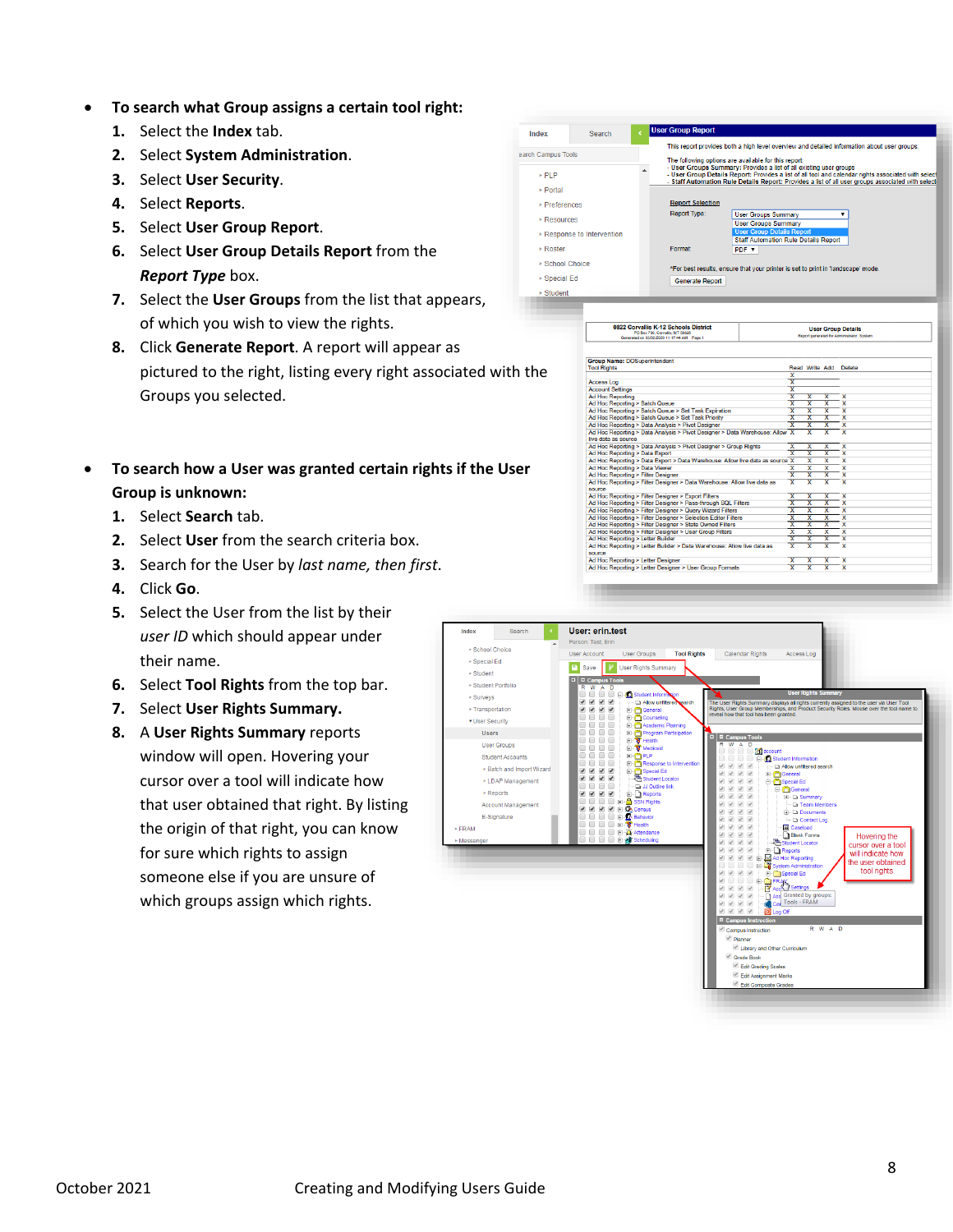# <span id="page-8-0"></span>Modifying Users

*User modifications could include a change of school (District Assignment), job duties (from Regular Education to Special Education), or a release from duty (quit, retire). To maintain the integrity of records, do NOT delete* 

*users, unless they were created in error. The staff may be listed on an IEP, which is a legal document that needs to maintain any historical staff data. Instead, enter an Expires Date and check the Disabled box*. Contac[t Kristie Sears](mailto:kristie.sears@mt.gov) for further instructions pertaining to Special Education staff. 406-444-0685.

- **To change the school a staff person is assigned to**, change the **District Assignment**.
	- **1.** Click the **Search** tab. Select **All People** from the drop-down list.

**2.** Enter the *last name, first name* of the **User,** select the name from the search results.

**3.** Click the **District Assignment** tab.

**4.** If the user is no longer at the school listed, open the assignment by clicking on the date. Enter an **End Date**.

**5.** Click **Save**.

- **6.** Click New to enter a new **District Assignment**.
- **7.** Select the correct **School.**
- **8.** Click *Save*.
- **To change a teacher from Regular Education to Special Education**, Contact [Kristie Sears](mailto:kristie.sears@mt.gov) for further instructions pertaining to Special Education staff. 406-444-0685.

# <span id="page-8-1"></span>Staff Name Changes

Follow these steps for changing a misspelled staff persons name, or if a staff member has had a legal name change. For student name changes, please see the [AIM Student Name Changes User Guide.](https://opi.mt.gov/Portals/182/Page%20Files/AIM/2%20AIM%20USER%20GUIDES/User%20Guides%20by%20Topic/Enrollment/NameChanges.pdf)

**1.** Click the **Search** tab.

- **2.** *Search for:* **Staff or All People**.
- **3.** Enter the last name and click *Go*.
- **4.** Select the person from the search results.
- **5.** Click the **Identities** tab.

**6.** Click **New** if there is a legal name change. Enter the new last name (and first or middle name as applicable). Do not modify the current identity name unless it was entered incorrectly, for example, if it was misspelled when it was entered.

**7.** Click **Save**.

**8.** Depending on how you structure your usernames, there may

also be a change necessary to the Username. For example, if Jane Smith changers her last name to Doe and had a username JSmith, then her Username must be updated to JDoe etc.

- **9.** Click the **Search** tab. *Search for:* **User.** Enter the (old or new) last name and click *Go*.
- **10.** Enter the new Username. Click **Save***.*



| <b>User Account</b>        | <b>User Groups</b> | <b>Tool Rights</b>    |      |
|----------------------------|--------------------|-----------------------|------|
| Save<br>X)                 | Delete             | Login As User         | User |
| <b>User Account Editor</b> |                    |                       |      |
| *Username                  |                    | Password              |      |
| i.burns                    |                    | <b>Reset Password</b> |      |
| <b>Expires Date</b>        |                    | Homepage              |      |
|                            |                    | <b>Campus Portal</b>  |      |
| Force Password Change      |                    |                       |      |
| <b>Disabled</b>            |                    |                       |      |